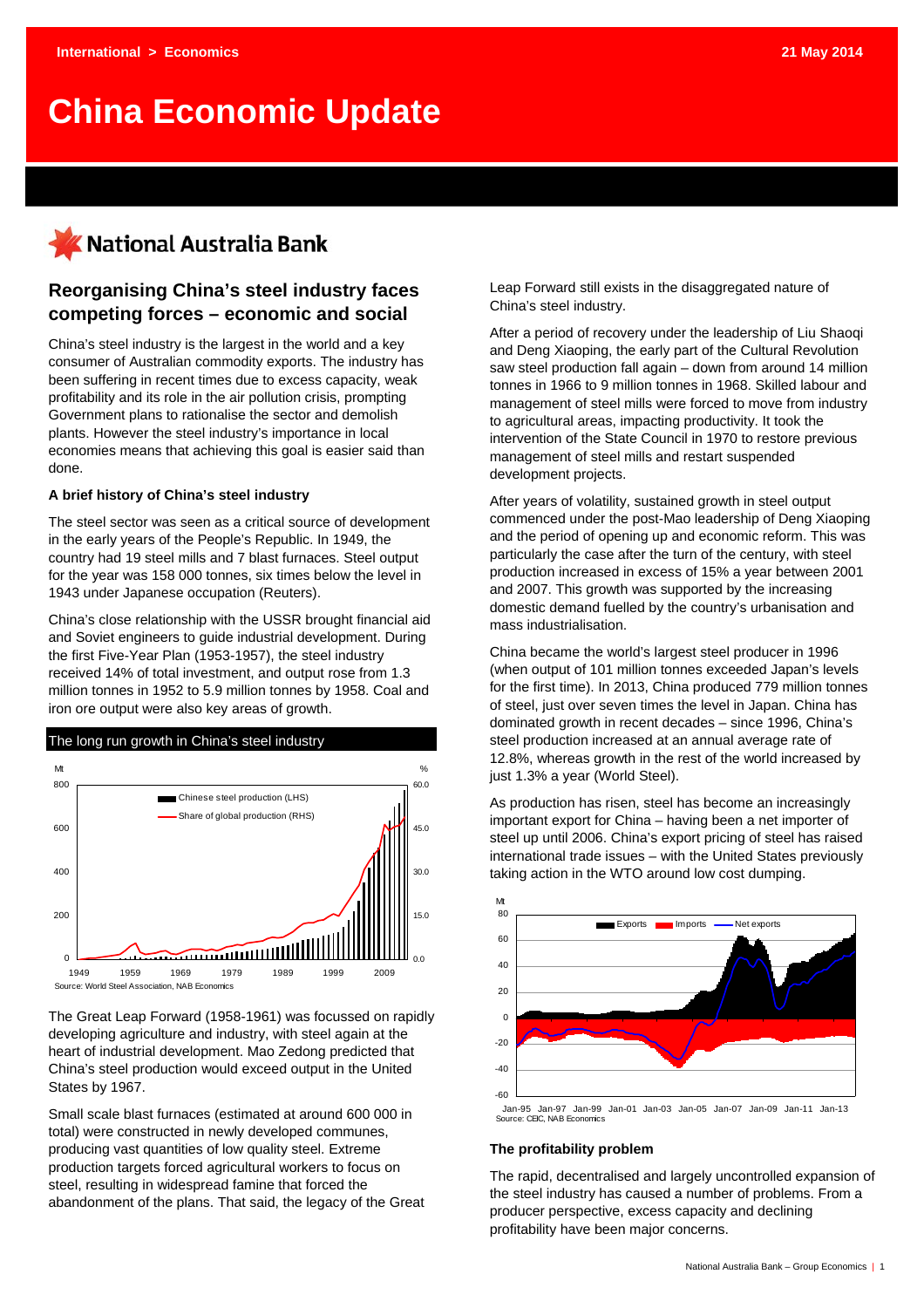In the first quarter of 2014, the total losses of China Iron and Steel Association members were a combined RMB 2.3 billion (compared with a RMB 2.5 billion profit in the same period in 2013) – with 45% of members making losses. Profits have fallen steadily since 2011, as falling prices began to eat into margins.

Anecdotal reports suggest that some steel firms have sought alternative revenue sources – such as raising pigs or offering plumbing services – to offset losses from production (Business Spectator).

Profits for large steel mills have fallen since 2011 -20  $\Omega$ 20 40  $60$ 80 100 120 140 160 2002 2004 2006 2008 2010 2012 2014\*  $*$  Q1 2014, all other values are full  $\overline{ }$ Source: CEIC, NAB Economics RMB billion

A key contributor to the worsening profitability levels has been increasing excess capacity in the steel sector. In 2013, the average level of excess capacity in China was estimated at 271 million tonnes – a level far in excess of total capacity in any other country. Capacity utilisation for the full year was estimated at around 74% (Bloomberg).

The majority of large scale steel mills are state-owned enterprises – meaning competing forces between profitability and the level of output to support provincial growth targets.



Debt levels in the steel sector have also been a concern in recent years. According to CISA, the debt ratio for China's largest steel mills is around 70%, while the ratio for the country's largest privately controlled steel producer is 83% (Business Spectator). Total liabilities for the steel sector at the end of 2012 were estimated at RMB 2.8 trillion.

In part, the growth in debt reflects expansion intended to avoid consolidation. Many smaller firms expanded to exceed the minimum scale requirements imposed by the government (necessary to avoid being forced to consolidate).

Debt ratio for large steel mills has increased considerably



The fragmented nature of the industry makes managing output an extremely difficult challenge. Steel is an industry where economies of scale are particularly evident. Based on World Steel Association data, the top ten Chinese steel mills accounted for just over 40% of the country's output in 2012. In contrast, South Korea's largest producer, POSCO, accounted for 58% of national production, and Japan's Nippon Steel & Sumitomo Metal (a merger created in 2012) accounted for 45%.

It is likely that some steel producers will default this year – with the most likely being Haixin, a relatively small private producer based in Shanxi. The company reportedly owes in excess of RMB 10 billion and failed to repay overdue loans in early March. That said, its failure may reflect poor management practices as much as the difficult industrial conditions.

Financing for the steel industry has become increasingly challenging over the past few years, with tightening credit requirements from the banking sector, and more recent attempts to crack down on shadow banking. Reuters has reported that banks have cut lending to industries with surplus capacity (such as steel) by 20% this year, while the steel sector is subject to closer financial monitoring by the China Banking and Regulatory Commission (CBRC).

This tighter funding environment encouraged steel mills to seek alternative financing – most recently using iron ore as collateral for loans. In March, Mysteel Research estimated that 40% of iron ore stocks at Chinese ports were part of financing deals. This type of collateral financing has previously been evident in copper markets – however its use in iron ore is considerably more risky. Compared with copper, markets for iron ore are far less liquid, paper trading is less established and the commodity is more difficult to store (due to the low value per tonne and tendency to oxidise).

Various reports suggest that the CBRC has warned banks to tighten controls on letters of credit for iron ore imports (the mechanism for collateral financing) from May 1. Tougher access to finance is likely to impact on growth within the steel industry and demand for bulk commodities longer term.

#### **Steel a key contributor to the pollution problem**

China's largest steel producing province is Hebei, which circles Beijing. Beijing's pollution problems have been high profile over the past year – however, the city is far from the most polluted in the country.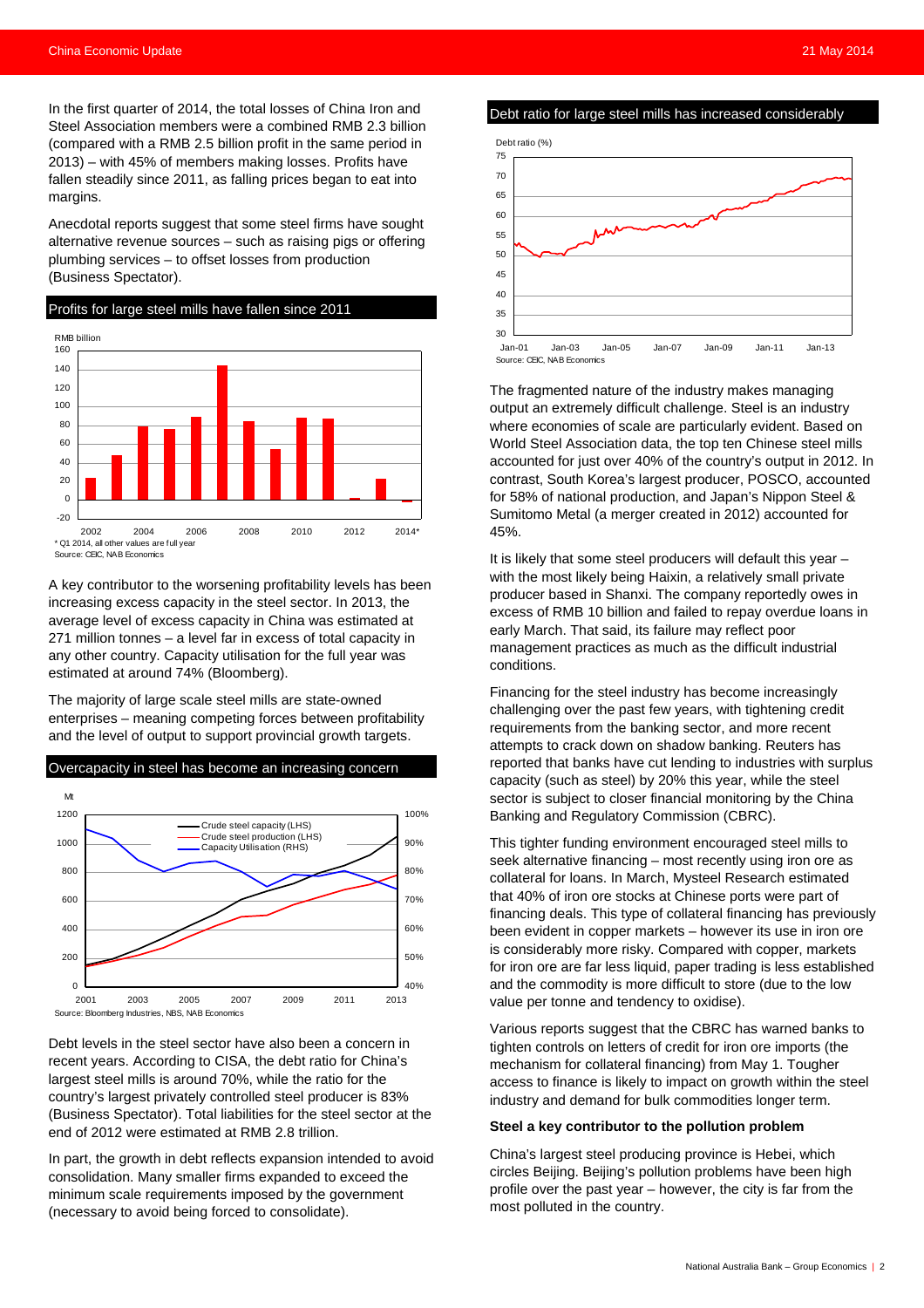According to annual pollution data produced by the Ministry of Environmental Protection, Beijing was the  $13<sup>th</sup>$  most polluted city in 2013. Instead, 7 out of the top 10 (and indeed the entire top 6) are located in Hebei – the province that produced almost a quarter of China's steel output in 2013.

| Steel intensive Hebei leads China's most polluted cities |  |  |
|----------------------------------------------------------|--|--|
|                                                          |  |  |

| Rank | City         | Province | Average<br>Annual<br>PM2.5 |
|------|--------------|----------|----------------------------|
|      |              |          | Measure<br>(ppm)           |
| 1    | Xingtai      | Hebei    | 155.2                      |
| 2    | Shijiazhuang | Hebei    | 148.5                      |
| 3    | Baoding      | Hebei    | 127.9                      |
| 4    | Handan       | Hebei    | 127.8                      |
| 5    | Hengshui     | Hebei    | 120.6                      |
| 6    | Tangshan     | Hebei    | 114.2                      |
| 7    | Jinan        | Shandong | 114                        |
| 8    | Langfang     | Hebei    | 113.8                      |
| 9    | Xi'an        | Shaanxi  | 104.2                      |
| 10   | Zhengzhou    | Henan    | 102.4                      |
| 13   | Beijing      | Beijing  | 90.1                       |

\*The World Health Organisation considers average PM2.5 measures in excess of 10 ppm to be hazardous to health

Source: Ministry of Environmental Protection

According to the China Academy of Sciences, around onethird of Beijing's air pollution was the result of activities in surrounding provinces – such as steel production in Hebei (along with coal fired electricity generation and cement).



Concerns around air pollution in 2013 led to agreements between Beijing and the Hebei government to slash steel capacity in the province – ultimately agreeing to a target of 86 million tonnes (or around 35% of capacity) by 2020, including cuts of around 15 million tonnes in 2014. More generally, around 27 million tonnes of capacity is planned to be eliminated across the country this year, with smaller blast furnaces (under 400 cubic metres) the main targets.

That said, there are questions as to the effectiveness of these cuts. Most of the plants that are being shutdown are reportedly older, inefficient facilities that were already offline, while producers in the province are continuing to add new capacity, at around 30 million tonnes a year, according to comments from the Hebei Iron & Steel Group in February.

#### **Attempts to consolidate have not been successful**

Until this year, the government held a long term goal of consolidation of the steel industry, to improve efficiency and profitability of the sector. Under the previous plan, 60% of the steel sector was to come under control of the ten largest producers by 2015 – however this target was dropped from this year's Ministry of Industry and Information Technology plan.

Consolidation attempts have been unpopular with larger mills – some of whom have often been forced to take on unprofitable capacity. For example, in January, a number of firms merged into the Hebei Iron & Steel Group were seeking to break away. The company incorporated twelve private firms into the group in 2010, however difficulties in management, a failure to deliver on agreements and poor profitability has encouraged a break-up (Caixin).

Provincial governments have often been reluctant to enforce proposed closures – reflecting the importance of state owned industries for their tax income along with the potential impact on employment and local economic growth.

Economies of scale are critical in the steel sector – however simply consolidating firms together is unlikely to have a significant impact. While such a union would reduce costs associated with administration, marketing and raw material procurement, the largest gains are from the physical scale of individual furnaces – something that cannot be achieved by merging a number of small, relatively inefficient producers together.

#### **Steel's role in employment and social services**

A major challenge in addressing the problems caused by excess steel production and capacity is the critical role of steel in both employment and in the provision of social services to their communities.

According to official data from the National Bureau of Statistics, total employment in the steel sector (including industries like metal casting and steel pressing) was 4.0 million at the end of 2012. This figure is likely distorted – with many state owned enterprises including their pension obligations among employee numbers.



That said, it highlights the importance of the industry – with steel being the major employer in many industrial cities. Rising unemployment could threaten social stability – one of the key concerns of the central government.

Beyond employment alone, steel mills provide services to communities of regional cities – including hospitals and schools. In Wuhan Iron & Steel's Red Steel City, 300 000 people – workers and their families – live within the company's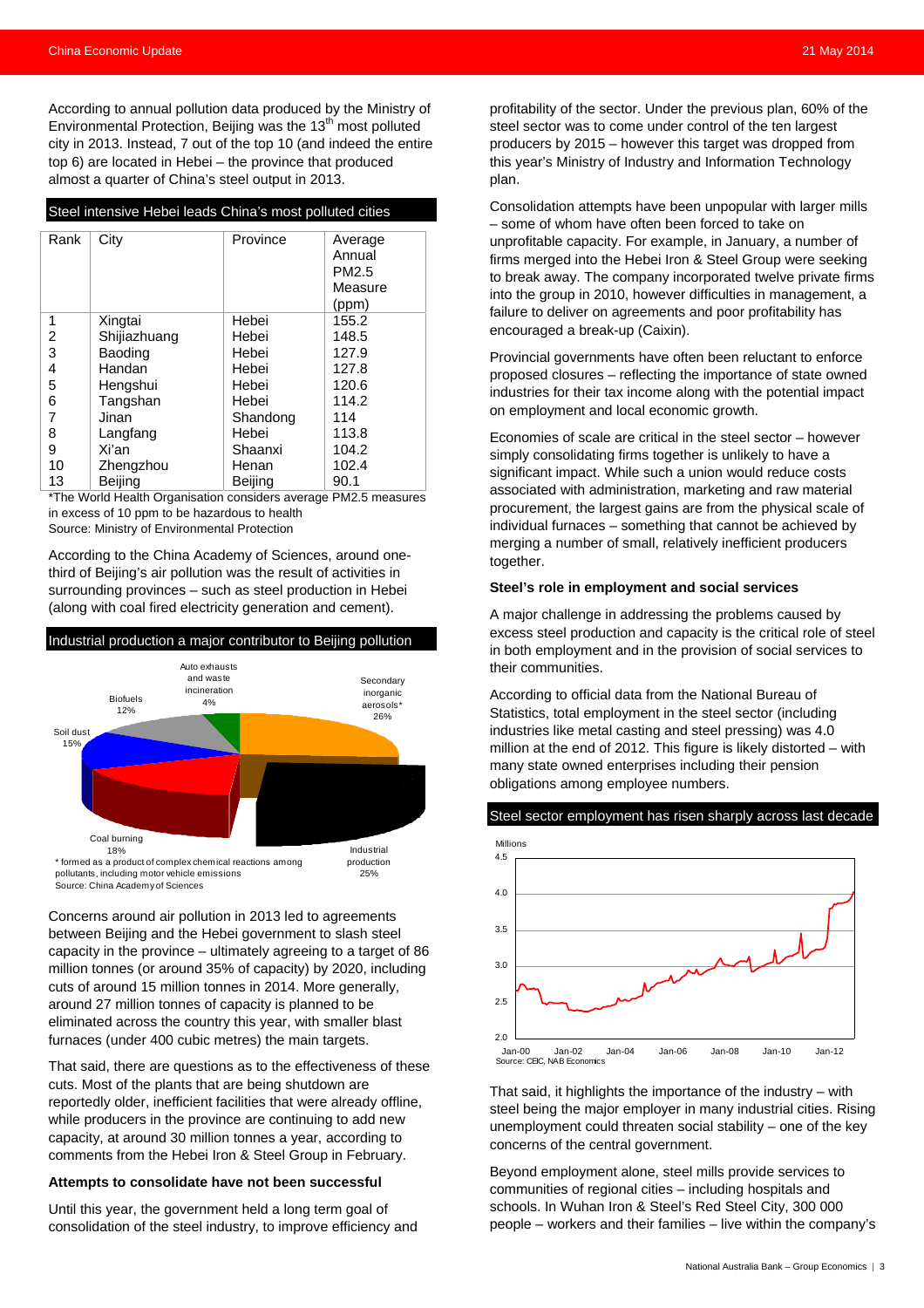facility, which provides among other things, sporting teams, cultural performances and newspaper services (TIME).

#### **The impact on Australia**

Uncertainty in the prospects for China's steel industry over coming years could have a significant impact on Australia's resource commodity exports. China is (by far) the world's largest importer of iron ore – accounting for around two-thirds of global trade in 2013 – as well as a major importer of metallurgical coal (almost 30% of global trade last year).

Australia is the largest exporter of these steel making raw materials. Combined, iron ore and metallurgical coal accounted for around 29% of Australia's total exports of goods and services in 2013 – a share that has steadily risen since the turn of the century.



#### **Conclusions**

Implementing the production cuts and consolidation necessary to return the steel industry to profitability and reduce its contribution to air pollution will remain a major challenge for Chinese authorities, reflecting the key role in both employment and the provision of social services.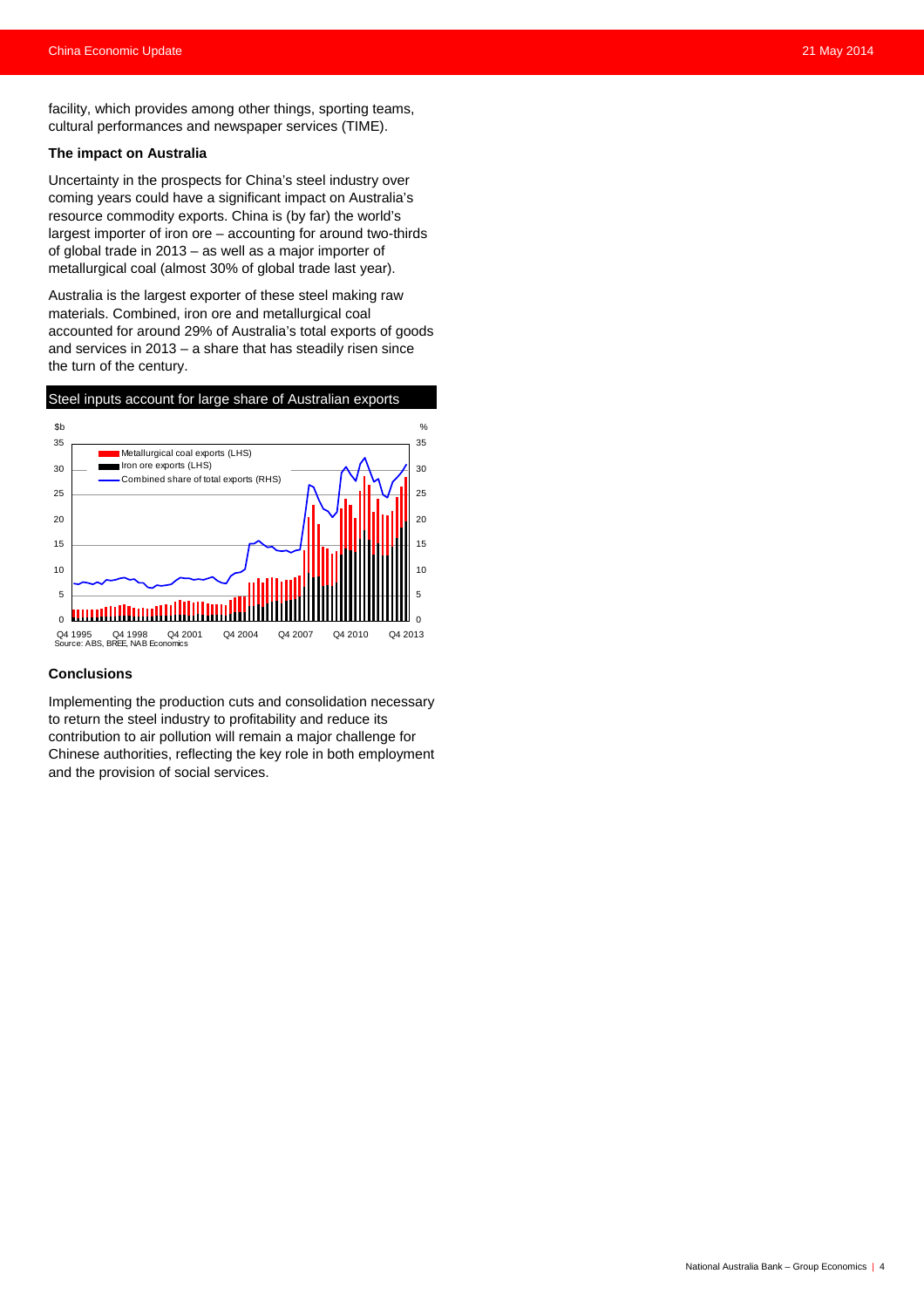### **Recent economic trends**

Partial economic indicators continue to highlight softening trends in China, evident since the latter part of 2013. These trends remain in line with our expectations, and as such, our forecasts for Chinese economic growth are unchanged at 7.3% in 2014 (before slowing to 7% in 2015).

Recent commentary by both China's President and the Governor of the People's Bank of China appears to indicate an acceptance of slower growth trends – with Governor Zhou Xiaochuan commenting that the Government would 'fine tune' its policy to counter economic cycles but not use any largescale stimulus to boost the economy (China Daily).

#### **Industrial Production and Investment**

Industrial production was marginally softer in April – increasing by 8.7% yoy (compared with 8.8% in March). Although production levels are slightly above the recent lows of February, output remains comparatively soft, around the weakest levels since China recovered from the GFC.

The various manufacturing PMI surveys highlight mixed conditions in the industrial sector – between large state-owned producers and small-to-medium private firms. The official NBS PMI (covering larger firms) was slightly improved in April at 50.4 points (compared with 50.3 points last month), while the HSBC Markit PMI continued to weaken – down to 48.1 points (from 48.3 points previously).

The trends in major industrial sectors remained mixed. Growth accelerated in rolled steel output (5.4% yoy from 5.0% in March) and motor vehicles (7.9% yoy compared with 7.3% previously). In contrast, growth rates slowed for electricity output – down to 4.4% yoy versus 6.2% in March – and cement, which increased by 3.9% yoy (down from 5.9% last month).

Fixed asset investment continued to slow in April, with the growth rate easing to 16.8% yoy (on a seasonally adjusted basis) – compared with 17.4% in March.

Investment trends have continued to weaken across a range of key segments – with seasonally adjusted investment in real estate slowing to 16% yoy (compared with 18% in March), while manufacturing increased by 15.2% yoy (edging down from 15.3% last month) – the weakest growth rate since disaggregated data was first released in 2004.

As highlighted in our major release last month, growth trends in the residential property sector appear to be slowing (although data is quite inadequate). Weak conditions in the residential property market could have a major impact on construction and demand for land, and therefore impact local government revenues and increase concerns around local government debt (due to the importance of land sales in servicing government debt).

#### **International trade**

In year-on-year terms, trade data for April was marginally stronger, a surprising result given the distortions in export data recorded in the first half of last year. There were slight increases in both exports and imports, with the trade surplus widening to US\$18.5 billion (compared with US\$7.7 billion in March) – ahead of market expectations.

Industrial production trends remaining soft in April



#### Investment easing in real estate and manufacturing



Source: CEIC, NAB Economics

Residential property sector slowing – concern for local gov'ts



#### Export trends to remain weak in the first half of 2014

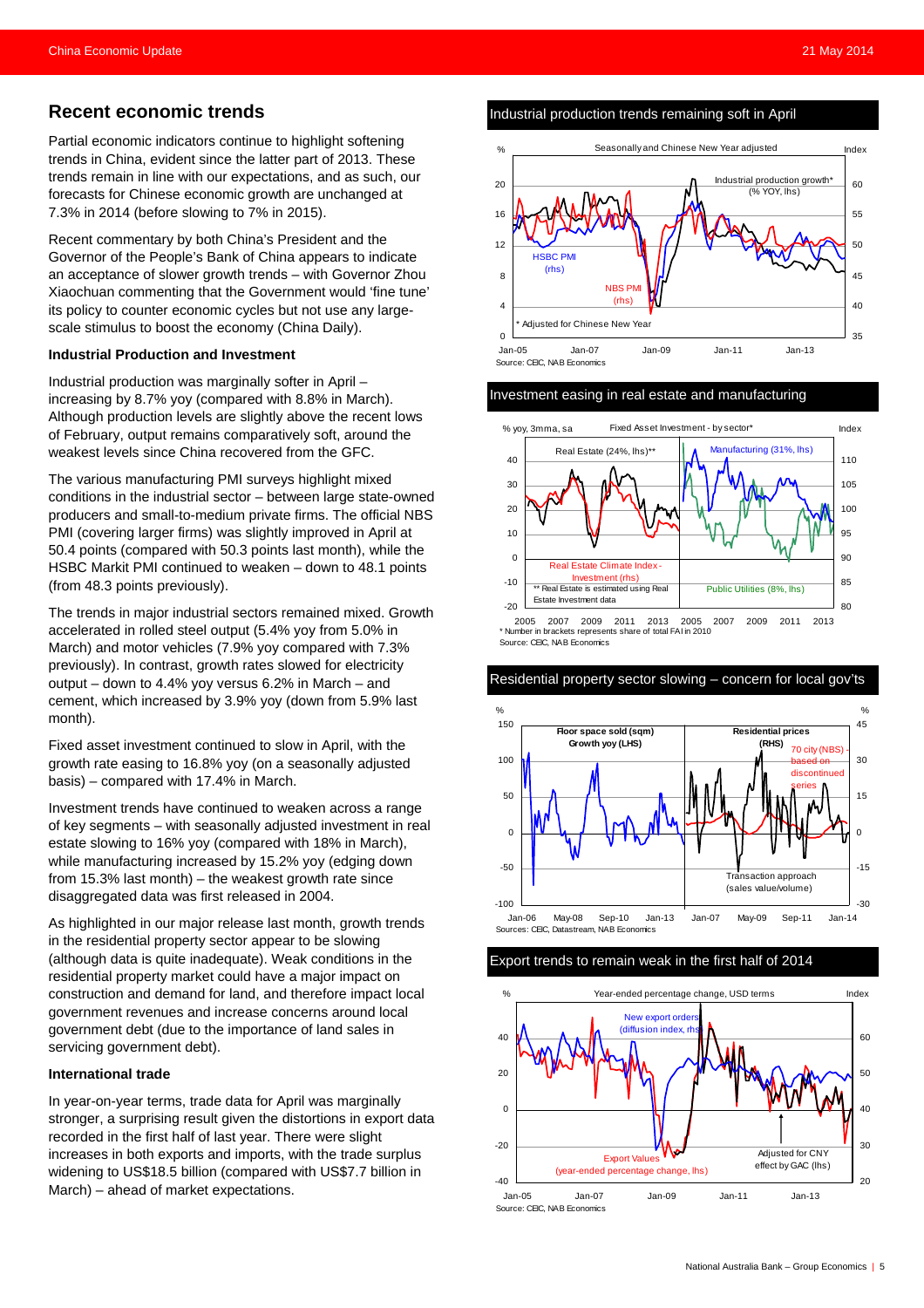Merchandise exports rose by 0.8% yoy (in US dollar terms) in April. In year-to-date terms, exports are down around 2.3% reflecting the crackdown that commenced in the second half of last year on false invoicing used by some firms to avoid capital controls. We continue to anticipate weak export trends in the first half, given these trends.

There was a marked divergence in export trends by region. Exports to both Europe and the United States increased strongly – up 15% yoy and 12% yoy respectively. In contrast, exports to East Asia remained weak – down by around -16% yoy (albeit compared with -25% yoy in March). Hong Kong was the main destination for the false invoice schemes and exports to the region were down -31% yoy, while East Asia excluding Hong Kong saw exports rise by 3.0%.

By product category, export trends remained negative for both High Tech products and Mechanical & Electrical goods – which may be connected to the invoicing issues – with exports falling by -11% and -3.2% yoy (in seasonally adjusted terms). In contrast, exports of Agricultural products increased by 6.2% yoy (seasonally adjusted).

Imports recovered in April, increasing by 0.7% yoy – after a sharp (and surprising) fall in March of -11%. Growth in imports has been driven more by increasing volume than the price of goods – with commodity prices softening since peaks in late 2011.

By commodity, import volumes remained mixed – with coal imports down by around -5.5% yoy (particularly for metallurgical coal, although this may reflect destocking trends by steel mills), while there were large increases in copper (52% yoy), iron ore (24% yoy) and crude oil (21% yoy).

#### **Retail Sales and Inflation**

Retail sales growth was largely unchanged in April – with nominal growth of 11.9% yoy (compared with 12.2% in March) – slightly below market expectations.

Similarly, there was little change in real sales growth – with an increase of 11.0% yoy (compared with 10.9% previously). There was a noticeable increase in consumer confidence in March – pushing up to its highest level since February 2013.

Sales growth for food and drink was in line with total retail sales – increasing by 11.9% yoy (compared with 9.9% in March). In contrast, there were marked slowdowns in both Household goods – with growth at 2.9% yoy (compared with 13% previously) – and Jewellery (which contracted by -30% yoy, from -6.1% last month). Motor vehicle sales remained robust at 12% yoy (from 14% in March).

Price growth was soft in April, with the headline consumer price index recording an increase of 1.8% yoy (compared with 2.1% in March). Softening in the growth rate for food prices was the main contributor to this trend – with food prices increasing by 2.3% yoy (compared with 4.1% in March), while non-food prices were relatively stable at 1.6% yoy (from 1.5% previously). The lower growth in food prices was driven by falling prices for fresh vegetables (-7.9% yoy).

Trends for producer prices remained negative – with prices down by -2.0% yoy in April (compared with -2.3% in March). Producer prices have now fallen for twenty-six straight months (the longest decline since late 1999). The falls remain most evident in heavy industry (-2.6% yoy), reflecting the ongoing declines in US dollar denominated commodity prices.

#### Exports to United States & Europe pick up in April



#### Commodity import volumes supported by investment



#### Retail sales growth remaining stable, confidence higher



Jan-05 Jan-07 Jan-09 Jan-11 Jan-13 \* No observation is show n for January due to the effect of Chinese New Year; Feburary show s the average of January and February compared to December. Source: CEIC, NAB Economics

#### Consumer and Producer Prices

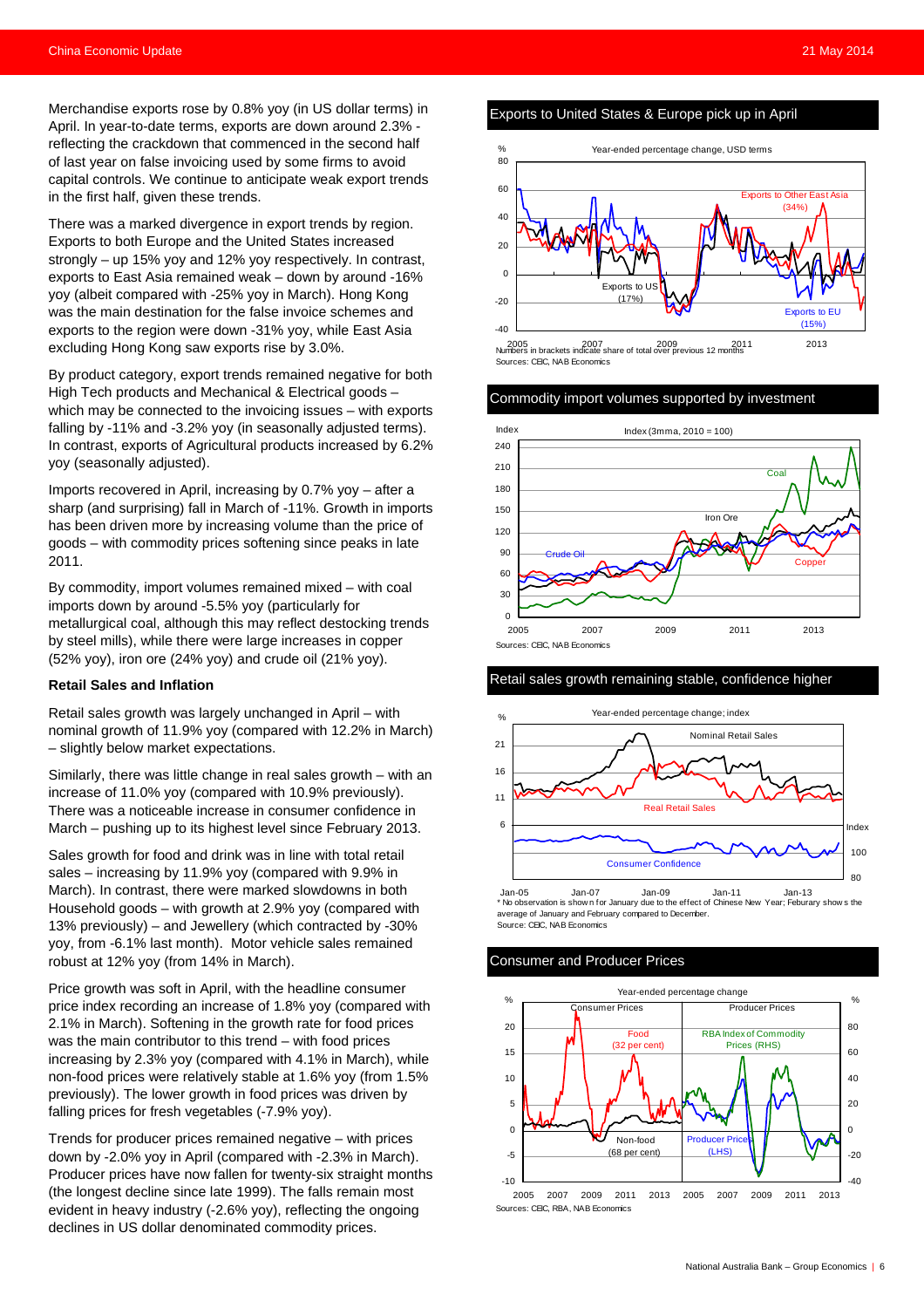#### **Policy expectations**

The concerted efforts to slow shadow banking appear to have had an effect, with a substantial pullback in the growth rate for the People's Bank of China's (PBoC) Total Social Financing measure since the second half of 2013 – down from 22% yoy in May 2013 to 16.2% yoy in April 2014.

The slowing trend is particularly evident outside the traditional banking sector. Outstanding non-bank lending (which includes some, but not all, components of Shadow Banking) grew by 23% yoy – compared with 41% in May 2013 – with a particularly noticeable slowdown in entrusted and trust loans. In addition, reports have suggested that tighter regulation has forced banks to bring a range of off-balance sheet items (such as Wealth Management Products) back on-book.

That said, credit growth continued to outpace nominal GDP growth in the first quarter – with growth for the twelve months to March 2014 slowing to 9.1% yoy (from 9.5% in the December quarter) – a trend that continues to concern policy makers.

The PBoC was less active in Chinese money markets in April – with the scale of open market operations far below the levels observed in February and March.

That said, the 7-day Shanghai Interbank Offered Rate remained relatively volatile, and remained at comparatively low rates across April. In early May, the SHIBOR was around 3.2%, 100 basis points below the level in early April, and well below the rates during the latter part of 2013.

Longer term rates converged across April – reflecting a marginal increase in 3 year rates and a softening in 5 year, bringing the interest spread back to more typical levels seen across most of 2012 and 2013.

We continue to expect tightening in the SHIBOR across 2014, with the current comparatively low rates at odds with the PBoC's broader goals of cooling credit growth.

The pace of reform around interest rates remains slow. While there is a broad goal for liberalisation of deposit rates in 'one to two years' (as announced by the Governor of the PBoC in March), various Chinese academics believe that the process will be slower – reflecting both the caution of Chinese authorities and the complex range of reforms – including deposit insurance and a workable bankruptcy legal framework – that must be implemented first.

#### *For more information, please contact*

Gerard Burg +613 8634 2788

#### Credit growth outside the banking sector has slowed



#### Liquidity conditions more volatile in recent months



#### Interest spread narrows as longer term rates converge